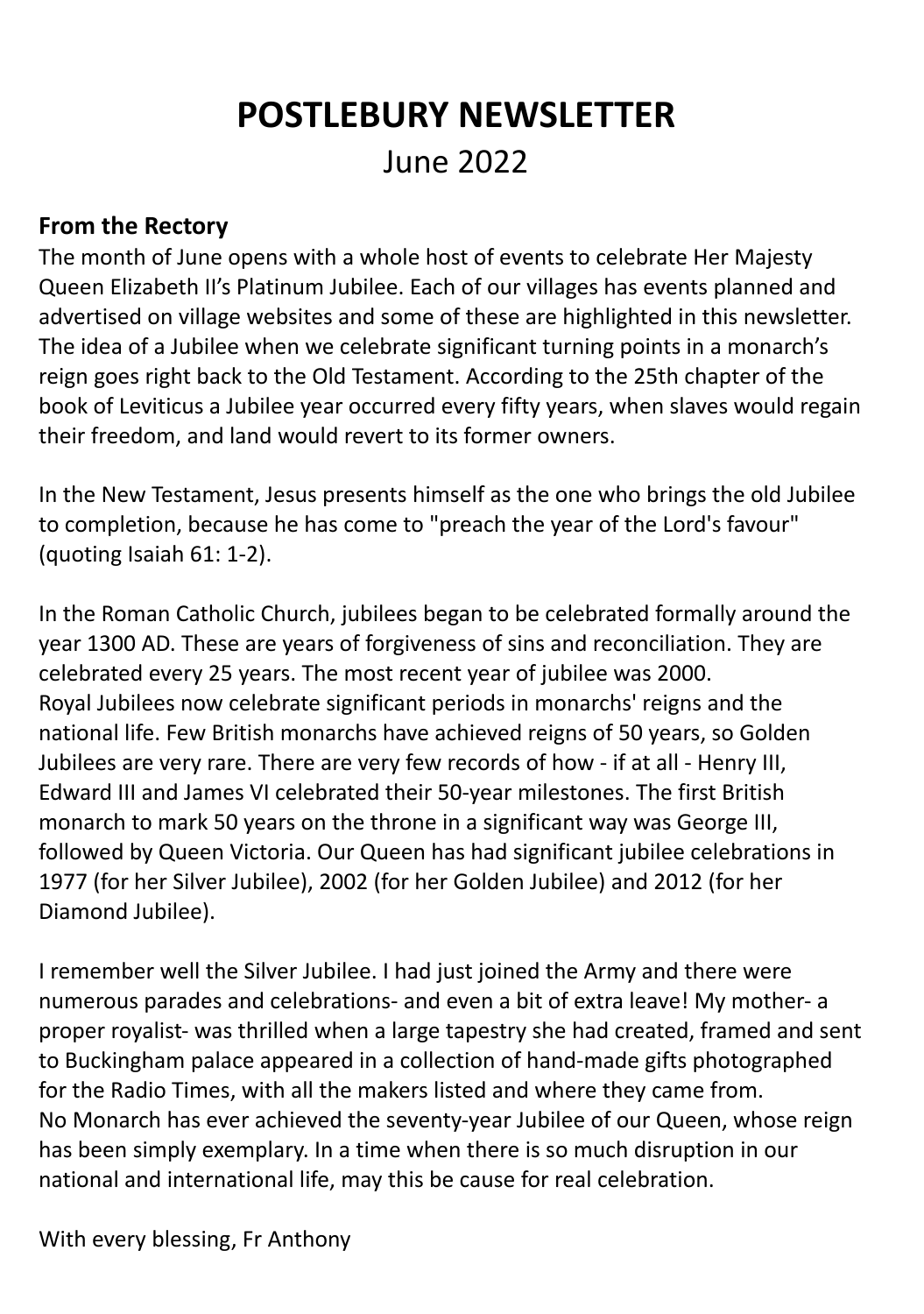# **Church Services in the Benefices of Stoke St. Michael, Leigh on Mendip and Downhead and in the Parish of Postlebury**

| 3rd June (Friday)                                                   |                         |                                             |  |  |
|---------------------------------------------------------------------|-------------------------|---------------------------------------------|--|--|
| 10.00                                                               | <b>Nunney</b>           | <b>Holy Communion BCP</b>                   |  |  |
|                                                                     |                         |                                             |  |  |
| <b>5th June - Pentecost</b>                                         |                         |                                             |  |  |
| 9.30                                                                | Wanstrow                | <b>Holy Communion</b>                       |  |  |
| 10.00                                                               | <b>Stoke St Michael</b> | Jubilee Celebration Service (Chris North)   |  |  |
|                                                                     | 10.00 Nunney            | Jubilee Celebration Service (Henry Pomeroy) |  |  |
| 11.00                                                               | <b>Leigh on Mendip</b>  | <b>Family Communion</b>                     |  |  |
| 12.30                                                               | Witham                  | <b>Thanksgiving Service</b>                 |  |  |
| <b>9th June (Thursday)</b>                                          |                         |                                             |  |  |
| 19.30                                                               | Wanstrow                | <b>Compline and Meditation</b>              |  |  |
|                                                                     |                         |                                             |  |  |
| 10th June (Friday)                                                  |                         |                                             |  |  |
| 10.00                                                               | <b>Nunney</b>           | <b>Holy Communion BCP</b>                   |  |  |
|                                                                     |                         |                                             |  |  |
|                                                                     | 11th June (Saturday)    |                                             |  |  |
| 12.30                                                               | <b>Marston Bigot</b>    | Wedding of Laurence Ludgate & Grace Merry   |  |  |
|                                                                     |                         |                                             |  |  |
| 12th June - Trinity Sunday                                          |                         |                                             |  |  |
|                                                                     | 9.30 Stoke St Michael   | <b>Holy Communion</b>                       |  |  |
|                                                                     | 11.00 Witham Friary     | <b>Family Communion</b>                     |  |  |
| 18.00                                                               | <b>Nunney</b>           | Soul Food (Chris North)                     |  |  |
|                                                                     | 17th June (Friday)      |                                             |  |  |
| 10.00                                                               | <b>Nunney</b>           | <b>Holy Communion BCP</b>                   |  |  |
|                                                                     |                         |                                             |  |  |
| 18th June (Saturday)                                                |                         |                                             |  |  |
| <b>Marston Bigot</b><br>Wedding of James Miles & Clare Cox<br>13.00 |                         |                                             |  |  |
|                                                                     |                         |                                             |  |  |
|                                                                     |                         |                                             |  |  |

**19th June - 1st Sunday after Trinity**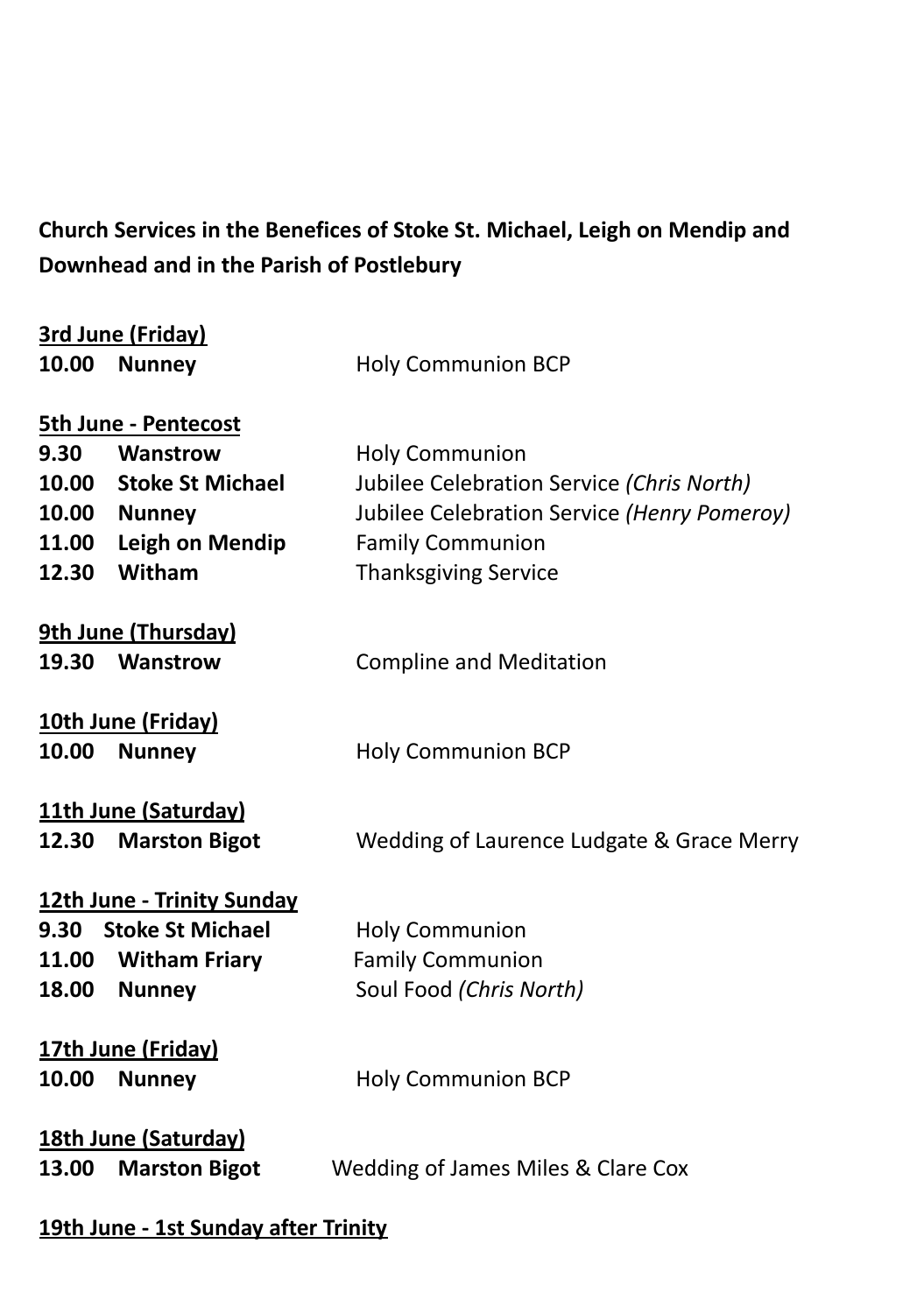| 09.30 Nunney           | <b>Holy Communion</b>   |
|------------------------|-------------------------|
| 11.00 Stoke St Michael | <b>Family Communion</b> |
| 18.00 Downhead         | Evensong                |

**24th June (Friday)**

**10.00 Nunney** Holy Communion BCP

# **26th June - 2nd Sunday after Trinity 09.30 Marston Bigot** Matins *(Jonathan Cheal)* **11.00 Cloford** Holy Communion

*Services conducted by Revd Anthony Dickson unless otherwise stated*

# **From the Registers:**

#### **Baptisms**

15th May, Nunney - Henrietta Simon 22nd May, Stoke St Michael - Matilda Poppy Nye

#### **Weddings**

21st May, Nunney - Richard Wareham & Harriett Freeman 28th May, Marston - Nicholas Holden & Dee Griffiths

#### **Funerals**

3rd May, Witham Friary - Robert Godfrey 16th May, Mendip Crematorium - Sean Stephens 25th May, Marston - Margaret Chapman 26th May, Mendip Crematorium - Jane Rose

### **Events for your diary:**

Nunney Church Jubilee Events: Thursday 2<sup>nd</sup> June: Bric a Brac sale in Church Street 11am-3 pm or in the church if wet. Nunney Churchyard Nature Count – 11am-2pm. Coffee, tea and cakes for sale

Sunday 5<sup>th</sup> June: 10am - Come and celebrate the last 70 years of village life under Queen Elizabeth II. Service In Nunney Church. With contributions from Nunney First School, Nunney Community Association, Postlebury Bellringers, Nunney Players, Nunney Flower Show Committee.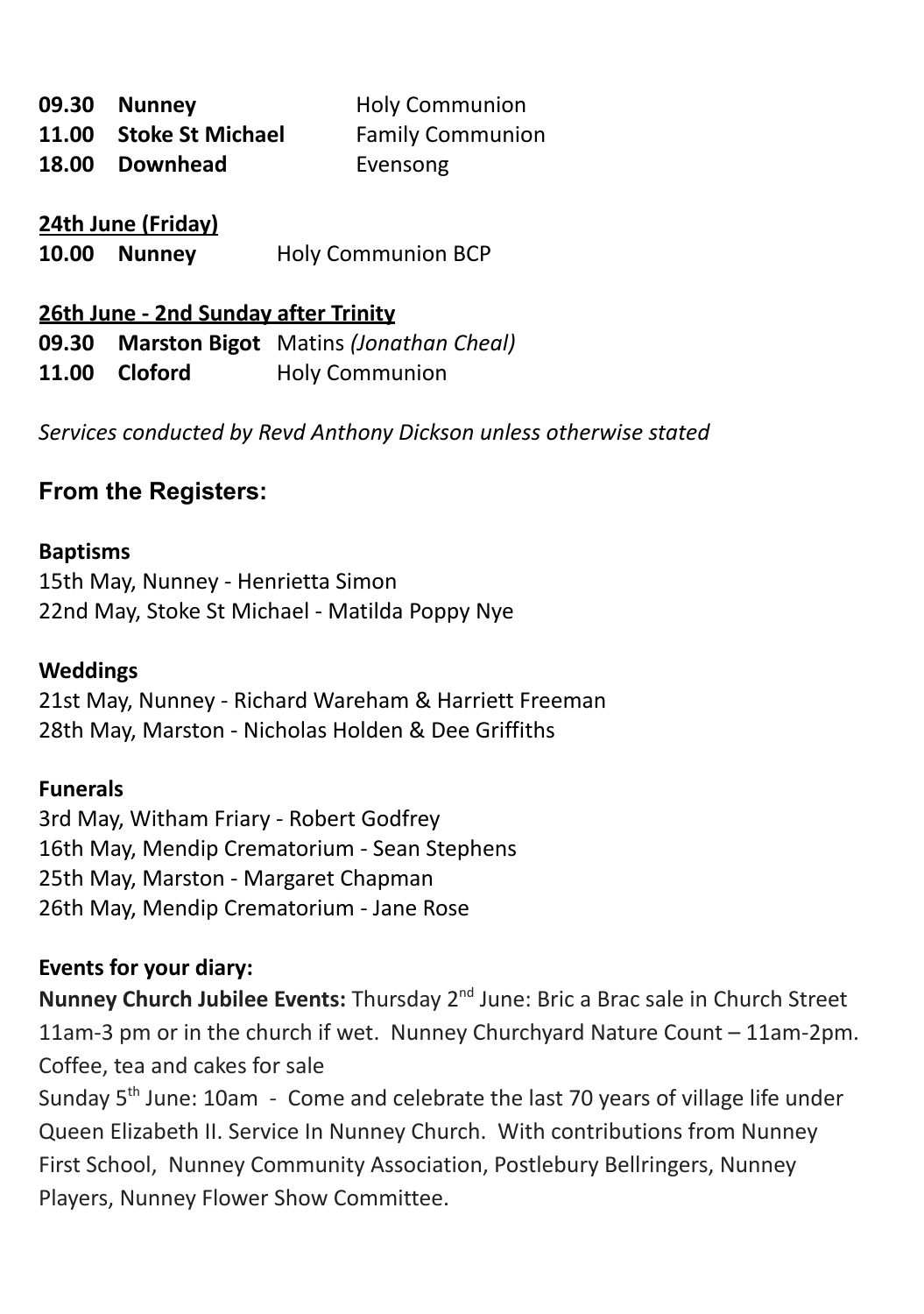If you would like to help decorate the church with flowers for the Platinum Jubilee, please bring some along on Wednesday 1<sup>st</sup> June from 2-4 pm.

**Cloford Church Jubilee Events:** Sunday 5th June, 12.30pm**:** Jubilee BBQ for the village of Cloford including Cloford Common, at the Old School House.

**Wanstrow Church Jubilee Events:** Thursday 2nd June: the church bells will be ringing from 11.30am until 12.00pm, followed by a planting of a Field Maple tree for the Queen's Green Canopy, and to the memory of the Yeoman family from Wanstrow and Ontario, Canada.

**Witham Church Jubilee Events:** Thursday 2nd June: the church bells will be rung from 19.52 to 20.22 with as many people who want to help, especially the young and young in heart. Please contact George Pritchard if you are interested in helping. On Sunday 5th June there will be a Village Street Party at 1pm, following a short Thanksgiving Service beforehand.

### **Parish of Postlebury - Key Contacts**

**Priest-in-charge:** Rev. Anthony Dickson, The Rectory, Nunney, Frome. BA11 4LZ Telephone: 01373 837337. Email: Nunney.rectory@gmail.com (day off is Monday). **PCC Secretary and Administrator:** postleburysecretary@gmail.com **PCC Hon Treasurer**: Mr Steve Elliott - treasurerpostlebury@gmail.com

**If you would like to come off our mailing list please contact dataprotectionpostlebury@gmail.com**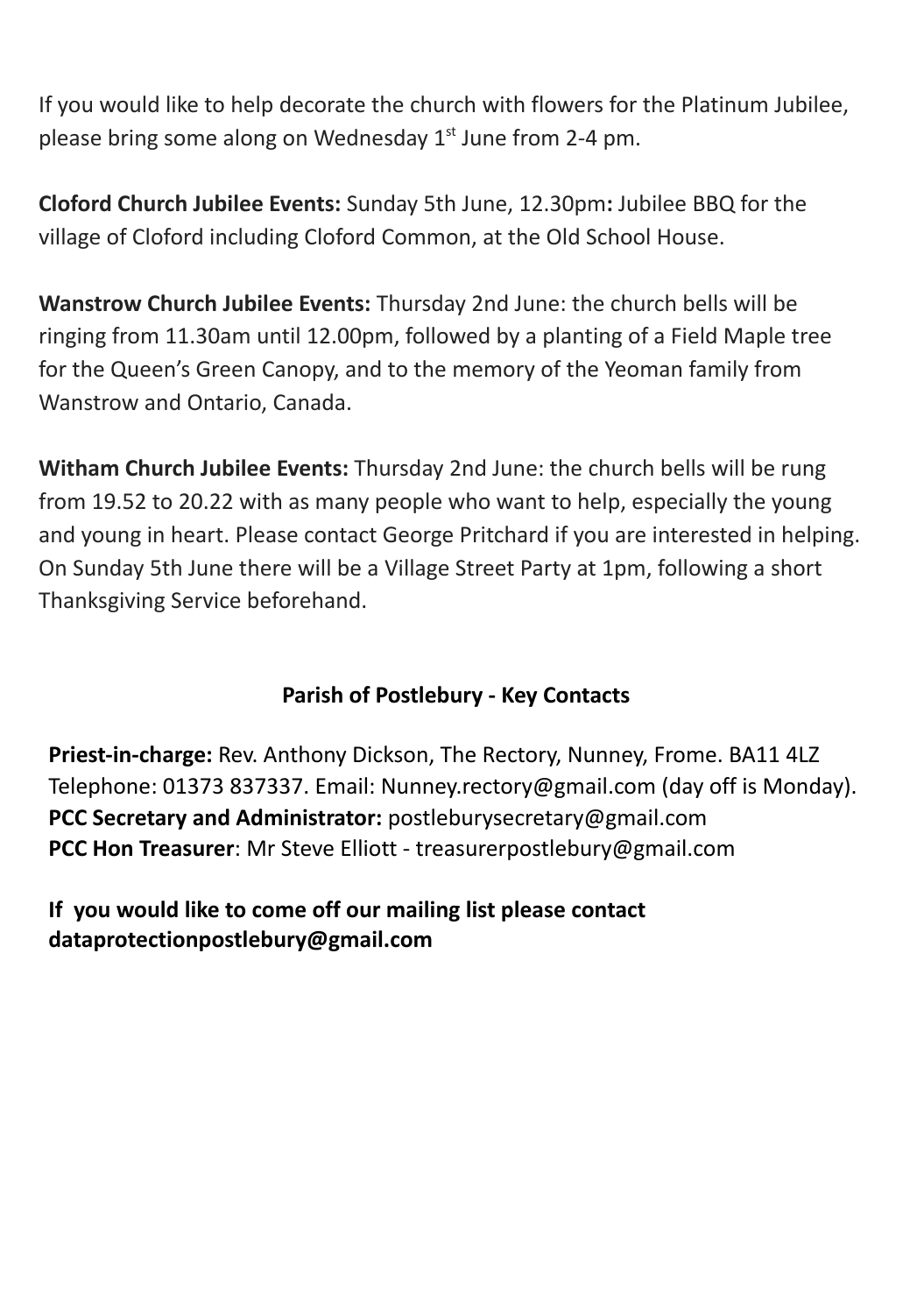

# Generosity of service - it's contagious!

I t's always inspiring to hear how individuals or churches are serving those in their community. Recently the actions of residents of the village of North Moreton in Oxfordshire hit the news when they came together to offer support for 60 refugees fleeing the Ukraine.

Gary Watson, Giving and Funding Adviser for Bath and Wells said, "The idea apparently came from one individual who wanted to help as she has friends in Ukraine. The village is home to around 350 people but it took just one person to start the conversation about how she was going to help. From that, others were inspired and motivated to do the same, resulting in a co-ordinated offering of homes, transport, healthcare and even teaching for children in the village hall while they wait for places at local schools. A fantastic example of how contagious generosity can be!"

Gary adds, "Much of our behaviour is influenced by our observations of those around us. We are led by example, both positively and



HRH Queen Elizabeth II - celebrating a lifetime of inspiring service.

negatively, by words or deeds or their very absence. That's why it's so important for us to have people who will commit to be the examples of generous service needed to influence real change in the lives of our communities. Jesus knew the importance of serving as he humbly washed his disciples' feet, giving us the very example of servanthood and a command to do the same."

This month we celebrate the 70 years of service the Queen has given to our nation and the difference this has made. We could all take this opportunity to reflect on the ways we have (or haven't) served those around us and move forwards with a resolve to be examples of the generous love we have received from God in Jesus■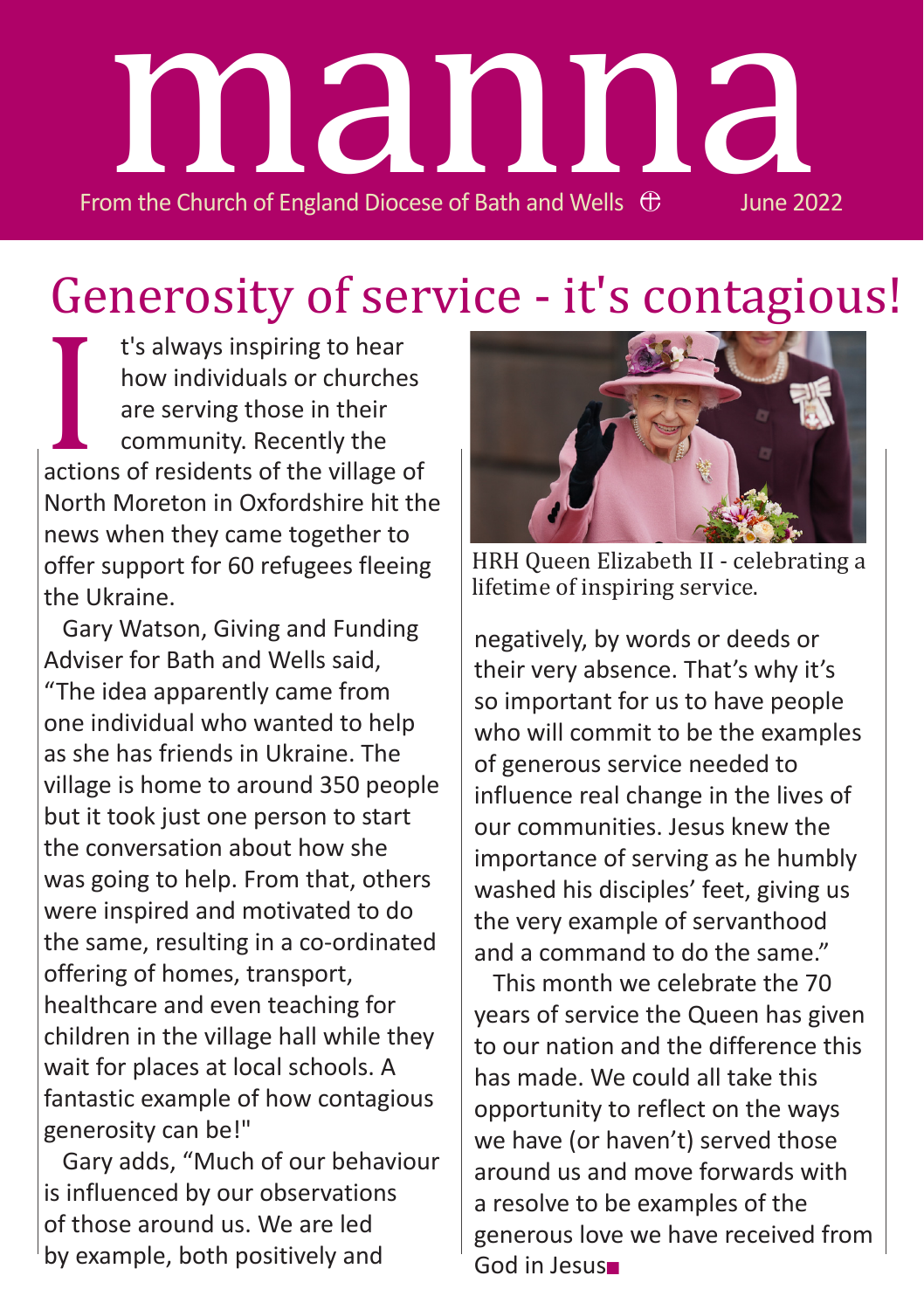# News in brief

# New bishop announced

On 28 April, Downing Street announced that the Rt Revd Michael Beasley will be the next Bishop of Bath and Wells. Currently the Bishop of Hertford, prior to taking a fulltime role with the church, Bishop Michael was an epidemiologist, a background he was called on to use during the pandemic on the Church of England's Covid task force. He is already familiar with Somerset, his wife Lizzie is from a local farming family, and prior to his interview for the role they both undertook a 60 mile walk around the county■



Bishop Michael meeting the Jenkins' family on their farm

# Celebrating together

St Petrock's in Timberscombe, Exmoor, is just one of our churches who will be celebrating the Platinum Jubilee with their community. They are holding a three-day Village and Church Heritage Exhibition on 2-3 June, and on 6 June for local schools. Churchwarden Marion Jeffrey says, "It is our hope that visitors and



A warm welcome Bishop Michael with pupils from St Mary's Church of England Primary

On the day it was announced that he is to become the 80th Bishop of Bath and Wells, Bishop Michael undertook a 10-hour, 84 mile tour of the diocese. He met with a variety of people, undertook media interviews and attended a host of events at churches and in the community. The children of St Mary's primary in Bridgwater were delighted to be the first to hear the news of his appointment at 10am. Find out more at: bathandwells.org.uk/ new-bishop ■

villagers who may not normally enter the church will be able to visit and enjoy this event along with others."

On display will be historic church documents and some recent archaeological findings. Alongside this will be the school's Platinum Jubilee creative work and villagers' royal memorabilia■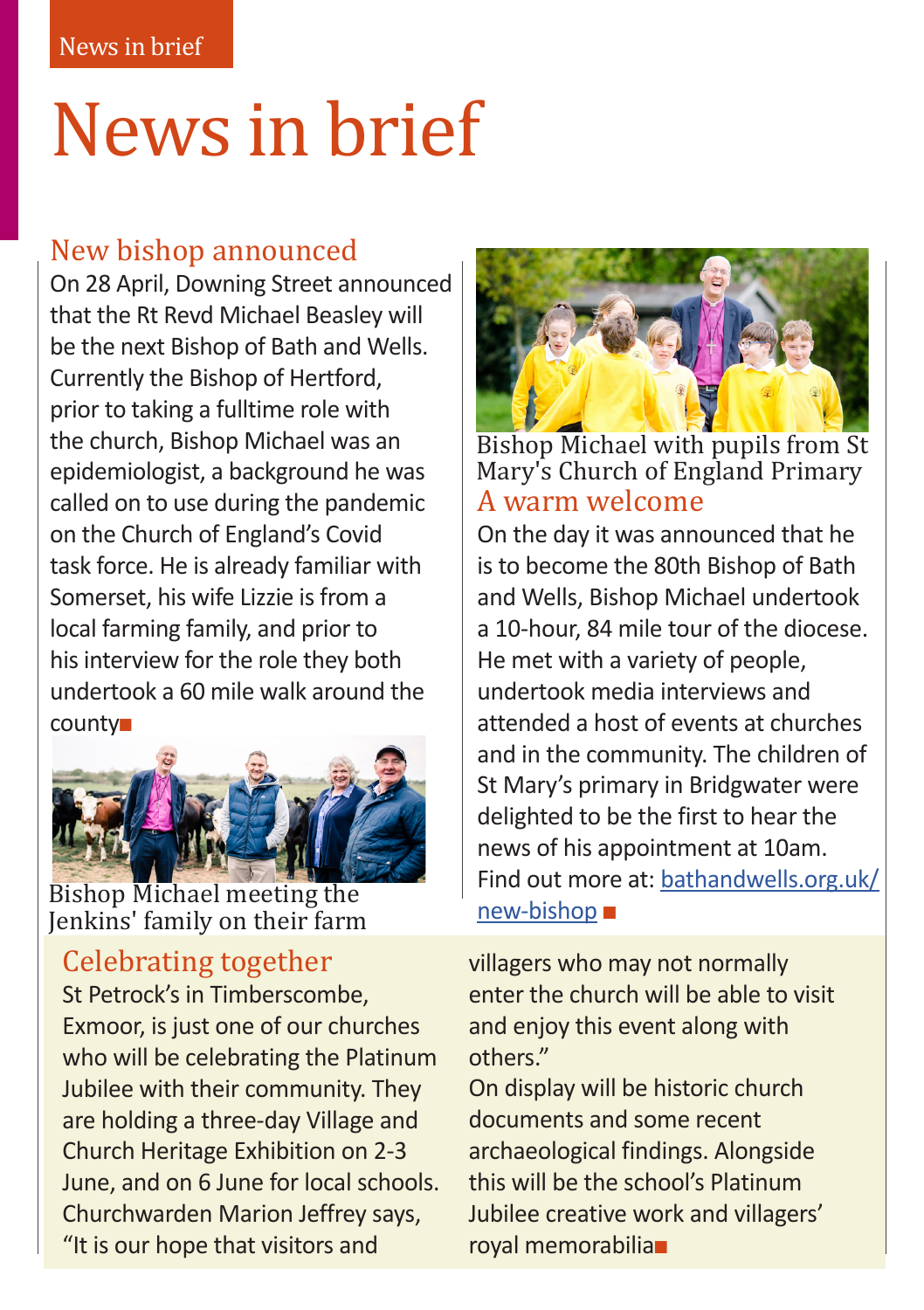# Guided by faith

# **By Michael Beasley, Bishop Elect, Diocese of Bath and Wells**

Visits undertaken, trees<br>planted, ambassadors<br>welcomed, honours<br>awarded, miles travelle<br>lust a fraction of what our Queen<br>has done. When, on her 21st planted, ambassadors welcomed, honours awarded, miles travelled! Just a fraction of what our Queen has done. When, on her 21st birthday, Elizabeth II pledged herself to our service her whole life long, she could scarce have imagined the commitment she was making.

What has enabled all the achievement that we celebrate in this year of the Platinum Jubilee? Her reign has seen joy and sorrow, triumphs and setbacks. The Queen gave an insight into what has seen her though in 2002 when she said:

*"I know just how much I rely on my faith to guide me through the good times and the bad. Each day is a new beginning. I know that the only way to live my life is to try to do what is right, to take the long view, to give of my best in all that the day brings, and to put my trust in God … I draw strength from the message of hope in the Christian gospel."* 

I'm inspired to be coming to Bath and Wells during this Platinum year that sees us celebrate the

Queen's steadfast service that flows from her Christian faith. Just as the young Elizabeth II couldn't know what lay ahead as she looked to the future, neither can we. As we emerge from COVID, see war in Ukraine and confront a cost of living crisis we live in challenging times. To face our days we'll need all the faith and experience, creativity and skills of everyone in Bath and Wells. Above all we have the hope of the Christian Gospel that has stood our Queen in such good stead throughout her long life. It's the faith I'm looking forward to serving and celebrating with you as together we live and tell the story of Jesus.

Every blessing Bishop Michael